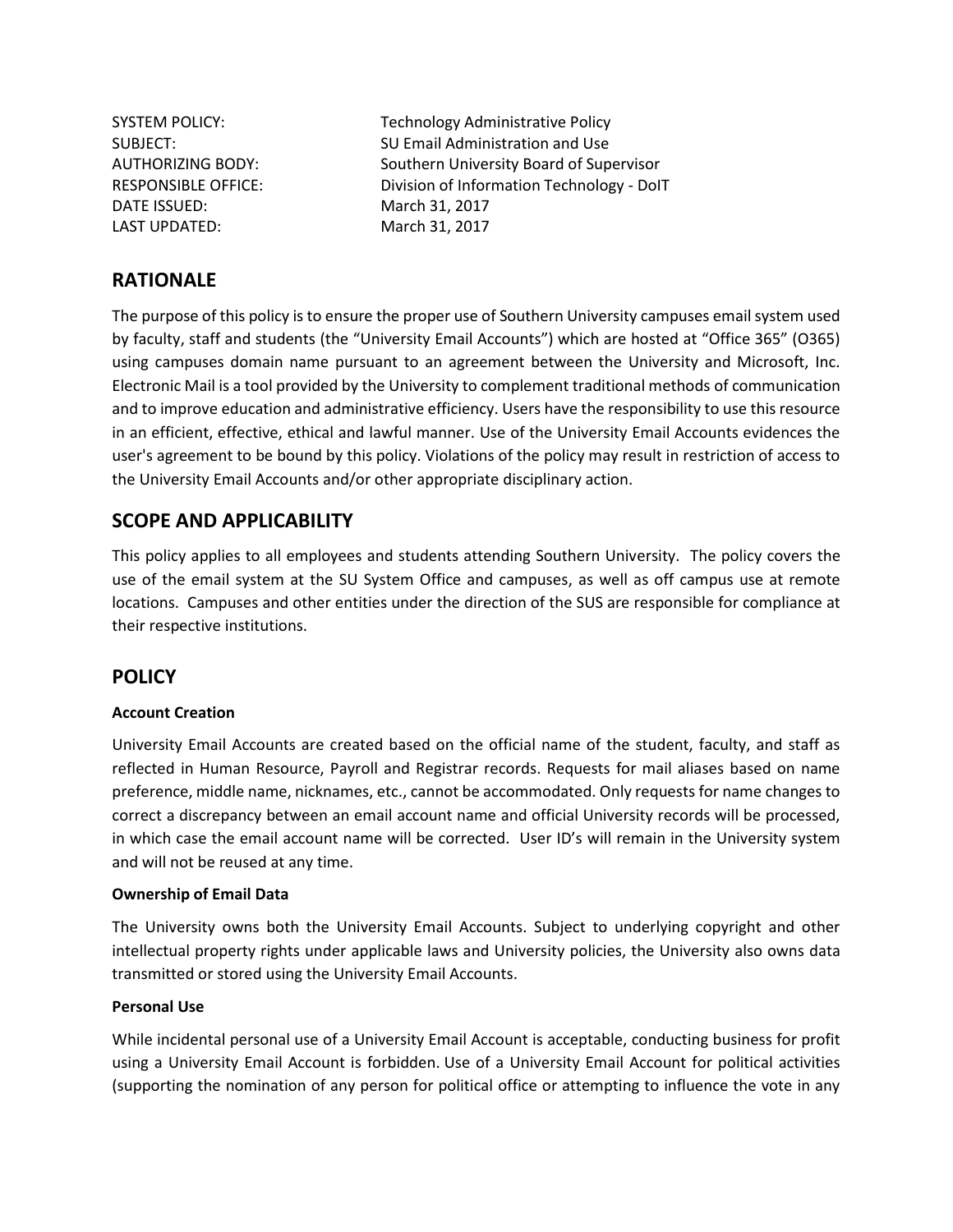election or referendum) is forbidden. Any use of a University Email Account to represent the interests of a non-University group must be authorized by an appropriate University official.

### **Privacy and Right of University Access**

While the University will make every attempt to keep email messages secure, privacy is not guaranteed and users should have no general expectation of privacy in email messages sent through a University Email Account. Under certain circumstances, it may be necessary for the Division of Information Technology (DoIT) staff or other appropriate University officials to access University Email Accounts. These circumstances may include, but are not limited to, maintaining the system, investigating security or abuse incidents or investigating violations of this or other University policies, and in violations of Microsoft's Acceptable Use Policy or the University's contract with Microsoft. DoIT staff or University officials may also require access to a University Email Account in order to continue University business where the University Email Account holder will not or can no longer access the University Email Account for any reason, such as death, disability, illness or separation from the University for a period of time or permanently. Such access will be on an as-needed basis and any email accessed will only be disclosed to those individuals with a need to know or as required by law. Microsoft also retains the right to access the University Office 365 Accounts for violations of its Acceptable Use Policy.

### **Data Purging and Record Retention**

Individuals are responsible for saving email messages as they deem appropriate. Unless a legal hold has been placed on an account, messages in University Email Accounts are subject to Microsoft's purge policies, which may change from time to time without notice. Microsoft currently provides the following guidelines for purging folders:

- $\checkmark$  Trash 30 days
- $\checkmark$  Spam 30 days

Employees who have actual knowledge of matters in which it can be reasonably anticipated that a court action will be filed, a subpoena has been served or notice of same has been given, or records are sought pursuant to an audit, a government investigation or in similar circumstances must preserve University records, including emails or instant messages.

#### **Data Backup**

The University Office 365 Email Accounts are backed up by Microsoft on a regular basis as a way of recovering from a systematic loss impacting the entire email system.

#### **Expiration of Accounts**

Individuals may leave the University to take other employment, retire, transfer to another college, or simply go on to other activities. There are many situations at the University where the length of email privileges or expiration of accounts will differ, as set forth below. Notwithstanding the guidelines below, the University reserves the right to remove email privileges at any time.

 **Faculty** – Faculty who leave the University may keep their email account for one year from the end of the last term in which they taught. If such separation is for cause, email privileges may be immediately suspended indefinitely without notice.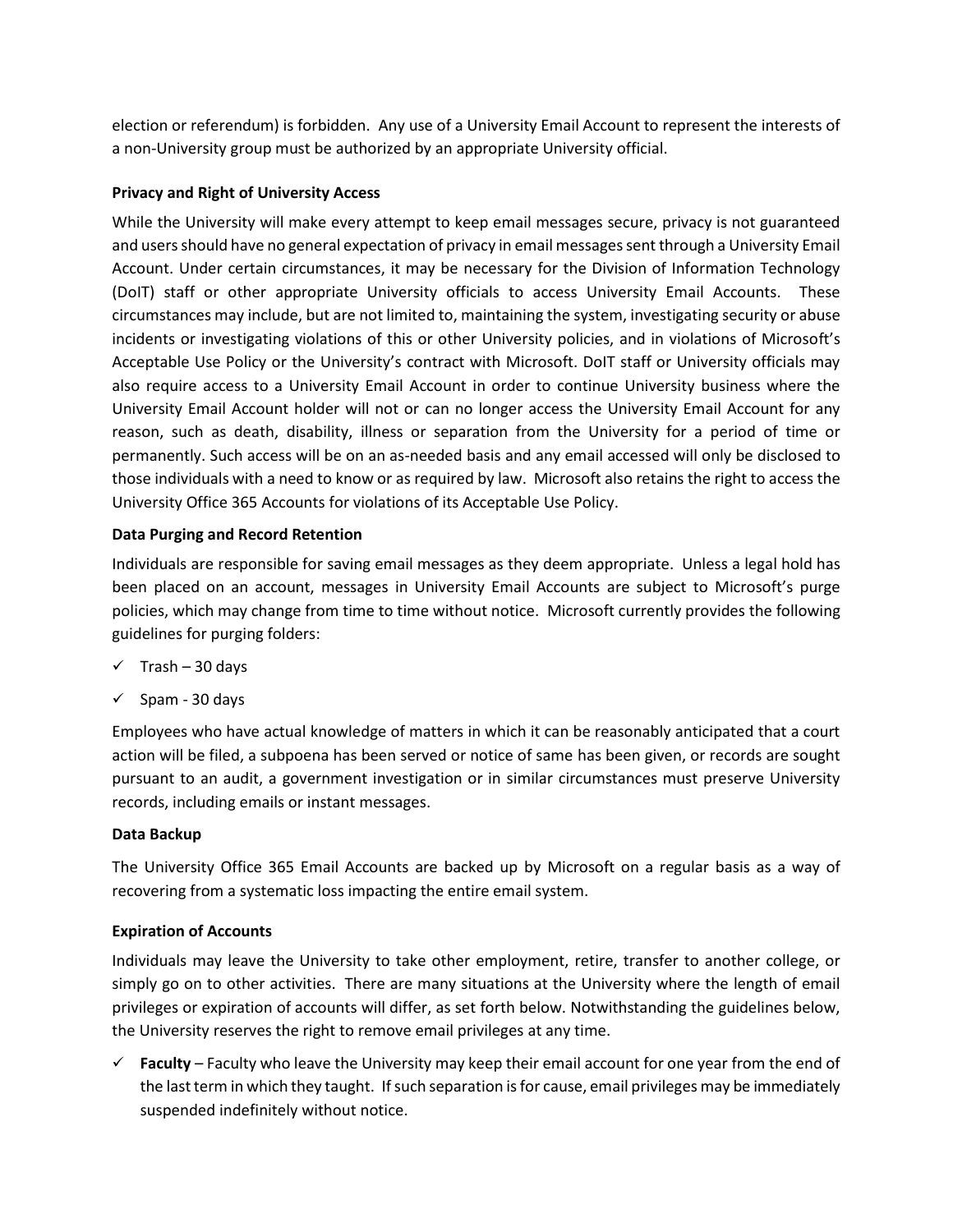- $\checkmark$  Staff Staff members who leave the University will have email privileges removed effective on their last worked day. If such separation is for cause, email privileges may be immediately suspended indefinitely without notice.
- **Students who leave before graduation** Students who leave the University without completion of their degree or other program may keep their email privileges for one academic year from the last term when they were registered.
- $\checkmark$  A student who is expelled If a student is expelled from the University, email privileges will be terminated immediately upon the directive of the Student Affairs.

In the event the University terminates or otherwise ceases its contractual relationship with Microsoft regarding the Office 365 Email Accounts, the University Email Accounts will be migrated to another platform in accordance with the terms of the Microsoft contract. Notice will be provided as soon as reasonably possible.

### **Appropriate Use**

When using email as an official means of communication, students, faculty and staff should apply the same professionalism, discretion, and standards that they would use in written business communication. Furthermore, students, faculty and staff should not communicate anything via email that they would not be prepared to say publicly. Users of email shall not disclose information about students or employees in violation of University policies or laws protecting the confidentiality of such information.

- $\checkmark$  No private Personally Identifiable Information (PII) about University faculty, staff, students, alumni or other University members should be transmitted via email or stored in an unencrypted format. This includes but is not limited to Social Security number, bank account information, tax forms or other sensitive data.
- $\checkmark$  No technical data with potential for military defense application or otherwise subject to export control or other international trade control laws may be transmitted or stored in an unencrypted format.
- $\checkmark$  Users who use email communications with persons in other countries should be aware that they may be subject to the laws of those other countries and the rules and policies on others systems and networks.
- $\checkmark$  Users are responsible for ascertaining, understanding and complying with the laws, rules, policies, contracts and licenses applicable to their particular uses.
- $\checkmark$  Students who are employed by the University may not store information relating to their employment on their Office 365 Account.
- $\checkmark$  Approval and transmission of email containing essential University announcements to students, faculty, and /or staff should be obtained from appropriate University unit(s), such as the Office of Communication.

Use of distribution lists or 'reply all' features of email should be carefully considered and only used for legitimate purposes as per these guidelines. In some cases where email messages generate a high number of responses due to the subject matter, it may be appropriate to utilize discussion boards in lieu of email.

#### **User Responsibility**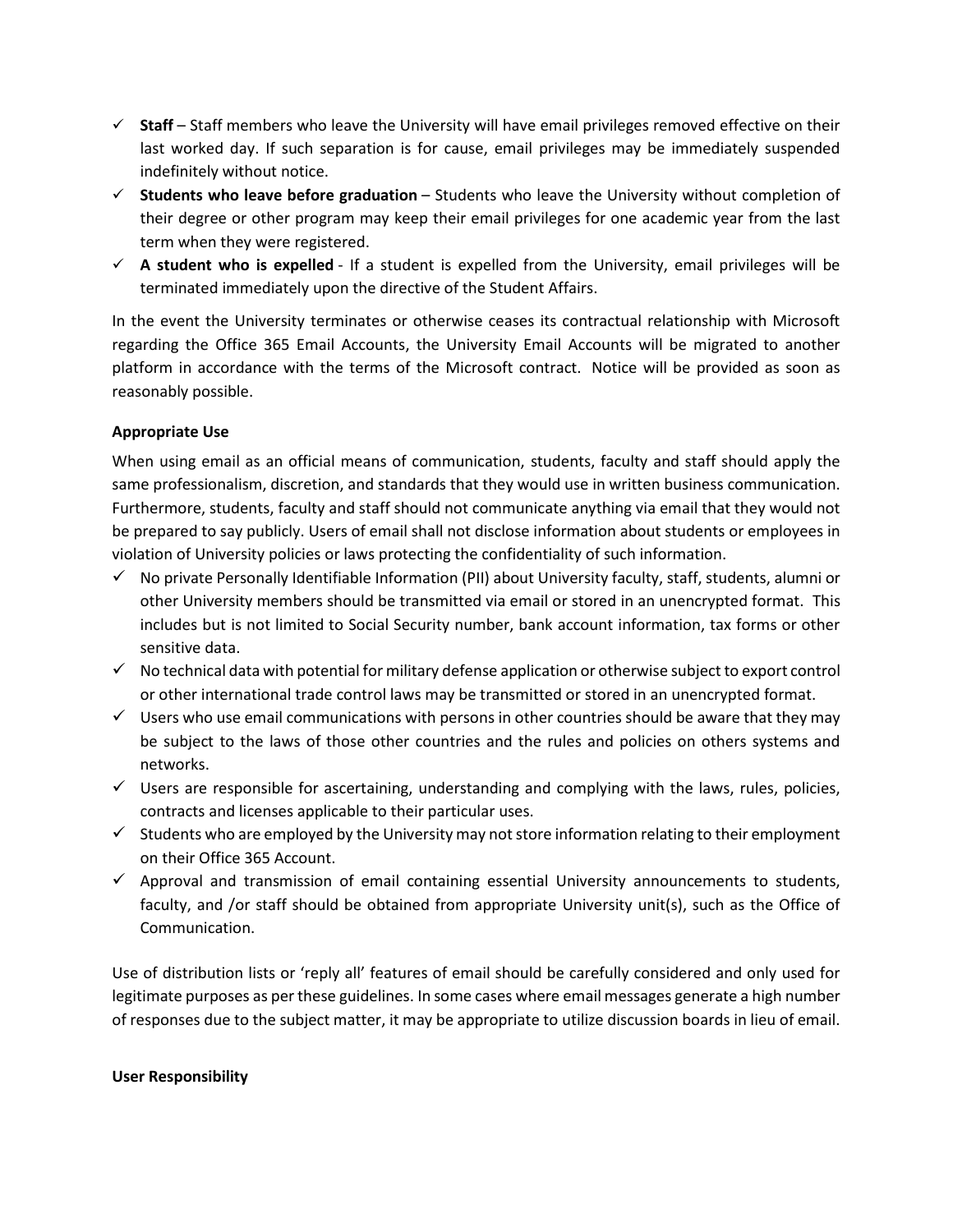DoIT maintains the University official email system. Faculty, staff and students are expected to read email on a regular basis and manage their accounts appropriately. An email message regarding University matters sent from an administrative office, faculty, or staff member is considered to be an official notice. Faculty, staff, or students who choose to use another email system (apart from the Office 365 Accounts) are responsible for receiving University-wide broadcast messages and personal mail by checking the University's official email system, newsgroups, and the University World Wide Web Homepage. An alternate method of checking University email is to utilize the Forwarding Feature, which can be set to forward email to an individual's personal email account.

Sharing of passwords is strictly prohibited. Each individual is responsible for his/her account, including the safeguarding of access to the account. All email originating from an account is deemed to be authored by the account holder, and it is the responsibility of that holder to ensure compliance with these guidelines.

#### **Departmental Accounts**

Requests for shared departmental accounts will be accommodated, but require a designation of an account holder, who will administer the addition, deletion, or modification of names within the group account, as well as manage the account as per these guidelines. These accounts should be reviewed periodically by the group administrator to verify accuracy of member identities and the member list.

#### **Temporary User**

Faculty, staff, departments can request temporary email privileges for users outside of the University. Full time Faculty or Staff requesting these types of accounts will be required to submit user information, rationale for account, expiration date, & sponsor information. Such requests shall be approved by the appropriate Dean or Vice Chancellor. A mandatory one year re-sponsorship is required to maintain the account. Those accounts that are not re-sponsored after one year will have email privileges removed.

#### **Supported Email Clients**

University-supported email clients are Outlook and Outlook Web Apps (OWA). If a problem is encountered with the use of an alternate method, Helpdesk personnel will work with the individual to access email via the supported methods and will verify functionality of the supported environment. The University DoIT department is continually evaluating tools and technologies and reserves the right to modify the list of supported clients with appropriate notification.

#### **Inappropriate Use**

University Email Accounts are subject to the SU System Appropriate Technology Use Policy and Microsoft Office 365 Acceptable Use Policy. In addition, any inappropriate email usage, examples of which are described below and elsewhere in this policy, is prohibited. Users receiving such email should immediately contact DoIT, who in certain cases may also inform the Department of Public Safety.

The exchange of email content that:

- $\checkmark$  Generates or facilitates unsolicited bulk commercial email;
- $\checkmark$  Infringes on another person's copyright, trade or service mark, patent, or other property right or is intended to assist others in defeating those protections;